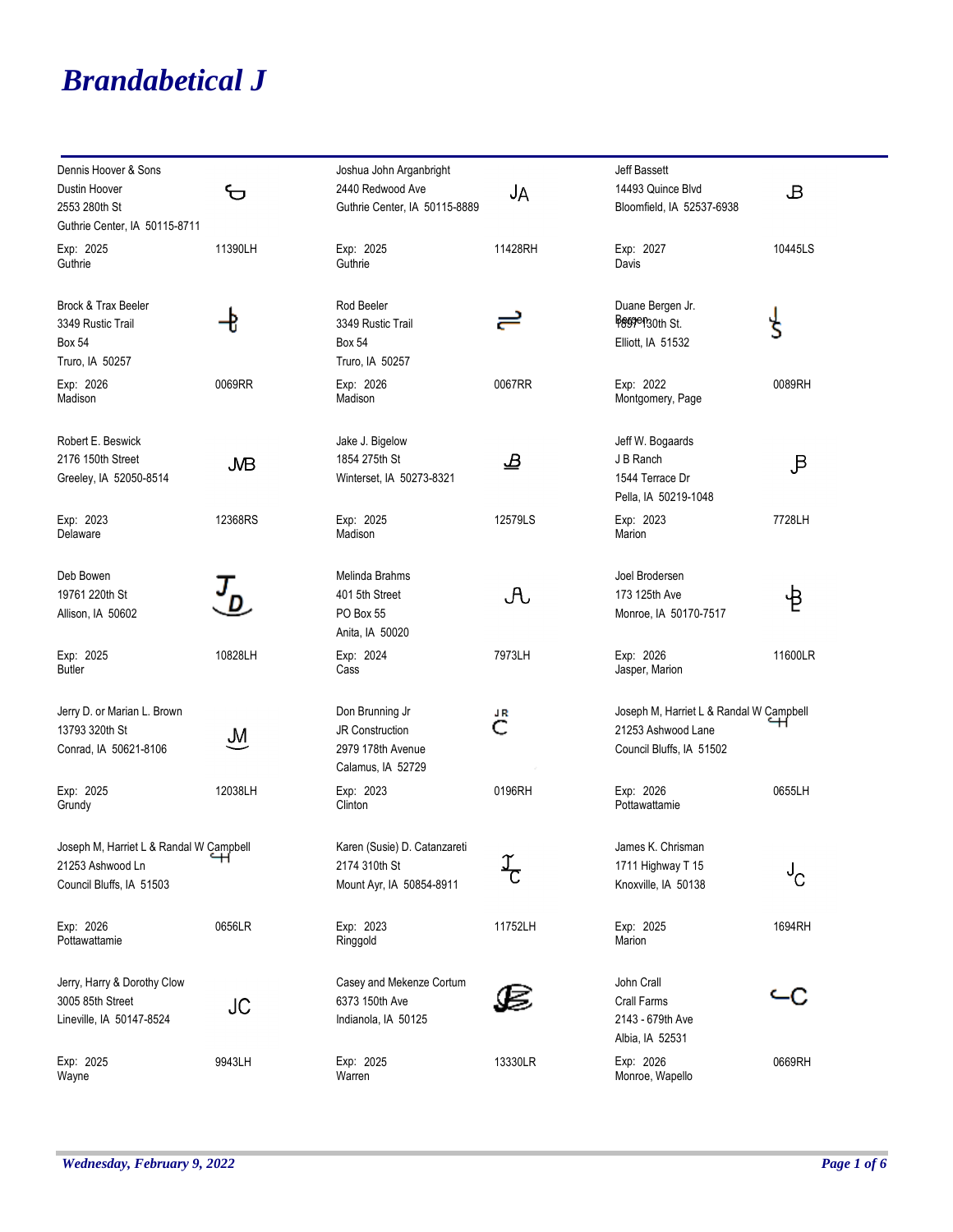| Jonathan E. Dawley<br>420 A Ave NE                                                                      | $\widehat{\tau}$   | Jim Dickerson<br>2654 140th St                                                                | ⊻       | Jim Dickerson<br>2654 140th St                                                                | ψ       |
|---------------------------------------------------------------------------------------------------------|--------------------|-----------------------------------------------------------------------------------------------|---------|-----------------------------------------------------------------------------------------------|---------|
| Walford, IA 52351-0031                                                                                  |                    | Corydon, IA 50060-8764                                                                        |         | Corydon, IA 50060-8764                                                                        |         |
| Exp: 2027<br>Poweshiek                                                                                  | 11647LH            | Exp: 2024<br>Wayne                                                                            | 7869LH  | Exp: 2024<br>Wayne                                                                            | 7870LH  |
| John H. Downing<br>1200 110th St<br>Creston, IA 50801-8042                                              | ىل                 | Northland Enterprises, Inc.<br>21231 Indigo Ave<br>Clear Lake, TA' 50428                      | ݐ       | Justin & Erica Ewing<br>2842 70th Street<br>Clio, IA 50052                                    |         |
| Exp: 2025<br>Adair, Adams, Union                                                                        | 2756RH             | Exp: 2025<br>Winnebago                                                                        | 11988LS | Exp: 2024<br>Wayne                                                                            | 7926RH  |
| Randy Joe Ferguson<br>1607 Niland Ave<br>New Sharon, IA 50207-8096                                      | JF                 | Lee W. Foresman<br>798 580th Street<br>Cleghorn, IA 51014                                     | F       | Josh & Ashley Foutch<br>1898 720th Avenue<br>Albia, IA 52531                                  |         |
| Exp: 2025<br>Mahaska                                                                                    | 1329RR             | Exp: 2025<br>Cherokee                                                                         | 0753RH  | Exp: 2023<br>Hardin                                                                           | 0280LH  |
| John A. Freese & Family<br><b>Theresa Freese</b><br>Box 74, 6917 LaFayette Rd<br>Raymond, IA 50667-0074 | $\mathbf{F}% _{0}$ | Ricky D. Friday<br>Ricky David & Juanita Lynn Ferb<br>3135 135th St<br>Lorimor, IA 50149-8534 | R       | Jessica Grubbs<br>2922 Dogwood Ave<br>Adair, IA 50002                                         | ٠G      |
| Exp: 2025<br><b>Black Hawk</b>                                                                          | 10728LH            | Exp: 2023<br>Clarke, Union                                                                    | 12439LH | Exp: 2023<br>Guthrie                                                                          | 0258RH  |
| Jeff Guhl / Lora Schmoll<br>The Rocker J L<br>3339 Mohawk Rd NE<br>Solon, IA 52333-9296                 |                    | Roger & Michael Hall<br>62284 750th St<br>Massena, IA 50853-8123                              | JМ      | Jeff & Brenda Hall<br>1220 480th Ave<br>Montezuma, IA 50171-8401                              | յի      |
| Exp: 2023<br>Johnson                                                                                    | 10545RH            | Exp: 2026<br>Adair, Cass                                                                      | 10276LH | Exp: 2027<br>Poweshiek                                                                        | 11650LH |
| James E. Halls<br>1573 Church St<br>Osceola, IA 50213-8051                                              | 彑                  | Jack L. Harbin<br>2266 Kentucky<br>Corning, IA 50841                                          | Щ       | Joel and Laura Hirschman<br>4346 Fig Avenue<br>Ireton, IA 51027                               |         |
| Exp: 2024<br>Clarke                                                                                     | 9824LH             | Exp: 2027<br>Adams                                                                            | 10406LS | Exp: 2026<br>Sioux                                                                            | 3000LH  |
| Jerry D. Hoover<br>2388 270th St<br>Guthrie Center, IA 50115-8871                                       | ₻                  | Justin and Jenna Hunter<br>14249 118th St<br>Drakesville, 14 52552                            | تك      | c/o Kevin Lynch Jackson<br>Jackson Land & Cattle Co<br>1429 250th St<br>Benton, IA 50835-8804 | ᠰᢕ      |
| Exp: 2027<br>Guthrie                                                                                    | 10446RH            | Exp: 2026<br>Davis, Monroe and Wapello                                                        | 6235LH  | Exp: 2025<br>Ringgold                                                                         | 11391LH |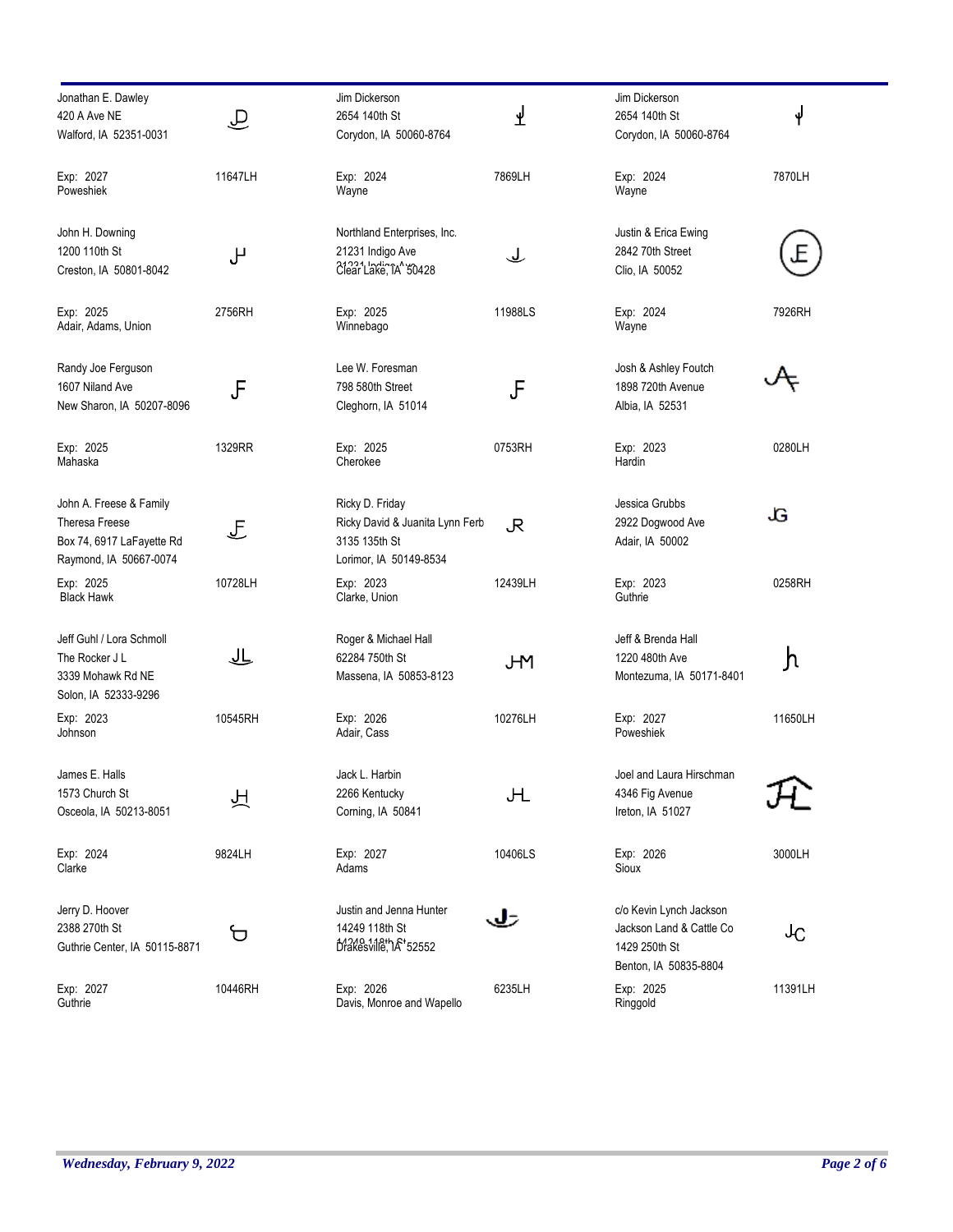| Justin James<br>J-3 Ranch<br>23009 272nd Street<br>Underwood, IA 51576                       | ₹       | Justin James<br>J-3 Ranch<br>23009 272nd Street<br>Underwood, IA 51576         | ā       | Justin James<br>J-3 Ranch<br>23009 272nd Street<br>Underwood, IA 51576          | J                                |
|----------------------------------------------------------------------------------------------|---------|--------------------------------------------------------------------------------|---------|---------------------------------------------------------------------------------|----------------------------------|
| Exp: 2024<br>Pottawattamie                                                                   | 1338RH  | Exp: 2024<br>Pottawattamie                                                     | 1339RS  | Exp: 2024<br>Pottawattamie                                                      | 1340LS                           |
| Justin James<br>J-3 Ranch<br>23009 272nd St<br>Underwood, IA 51576                           |         | J Alan Janssen<br>Janssen Farms<br><b>Box 121</b><br>Bloomfield, IA 52537-0121 | JF      | Wes Jarnagin Inc<br>PO Box 408, 6395 N W Beaver<br>Johnston, IA 50131-0408      | $\stackrel{\mathsf{c}}{\exists}$ |
| Exp: 2024<br>Pottawattamie                                                                   | 1341LH  | Exp: 2027<br>Davis                                                             | 7497LH  | Exp: 2024<br>Decatur, Polk                                                      | 8030LH                           |
| John J. Jennings<br>66636 US Highway 59<br>Emerson, IA 51533-4051                            | Jl      | Shannon Jensen<br>432 E Maple St<br>Lawton, IA 51030                           | յլ      | Junior John<br>1118 250th St<br>Boone, IA 50036-7130                            | ے ل                              |
| Exp: 2025<br>Mills                                                                           | 5014LH  | Exp: 2026<br>Woodbury & Plymouth                                               | 6170LH  | Exp: 2025<br>Boone                                                              | 4965LH                           |
| Daniel E. Johnson<br>Lazy J Acres<br>2463 - 510th St<br>St Ansgar, IA 50472                  | پ       | Tom R. Johnson<br>1534 G Ave<br>Essex, IA 51638-4582                           | لح      | Jason and Dakota Johnson<br>5497 460th Street<br>West Bend, IA 50597            | ა                                |
| Exp: 2024<br>Worth                                                                           | 11956LH | Exp: 2025<br>Page                                                              | 8142RH  | Exp: 2024<br>Palo Alto                                                          | 0333LS                           |
| c/o Daniel Johnson<br>Johnson Bluff Cattle Company<br>2022 343rd Ave<br>Wever, IA 52658-9564 |         | John I. Johnson<br>Johnson Family<br>2298 290th St<br>Oskaloosa, IA 52577-8918 |         | Frank Terry Dick & Harve Johnson<br>1217 140th St<br>Essex, IA 51638-9703       | JF                               |
| Exp: 2022<br>Lee                                                                             | 12262LH | Exp: 2024<br>Mahaska                                                           | 11926LH | Exp: 2025                                                                       | 4427RH                           |
| Duane F. Johnson<br>107 Riverview Drive<br>Vinton, IA 52349                                  | ݐ       | Randall Mark & Mark Allen Johnston<br>PO Box 134<br>Kellerton, IA 50133        | J-      | Gary Dean Johnston<br>4820 Tyler St<br>New Virginia, IA 50210-9412              | J <sub>2</sub>                   |
| Exp: 2023<br>Benton                                                                          | 8574LR  | Exp: 2025<br>Wayne, Decatur                                                    | 10534LH | Exp: 2025<br>Warren                                                             | 4087RH                           |
| Leroy & Raymond Johnston<br>1184 Miami St<br>Murray, IA 50174-8047                           | J-      | Dakota B. Jones<br>1409 S 14th St<br>Adel, IA 50003                            |         | Robert & David Jones<br>Jones Bros<br>1185 Pine Ave<br>Fairfield, IA 52556-8982 | JB                               |
| Exp: 2025<br>Clarke                                                                          | 1048RH  | Exp: 2024<br>Dallas, Madison                                                   | 7924RR  | Exp: 2025<br>Jefferson                                                          | 6091LS                           |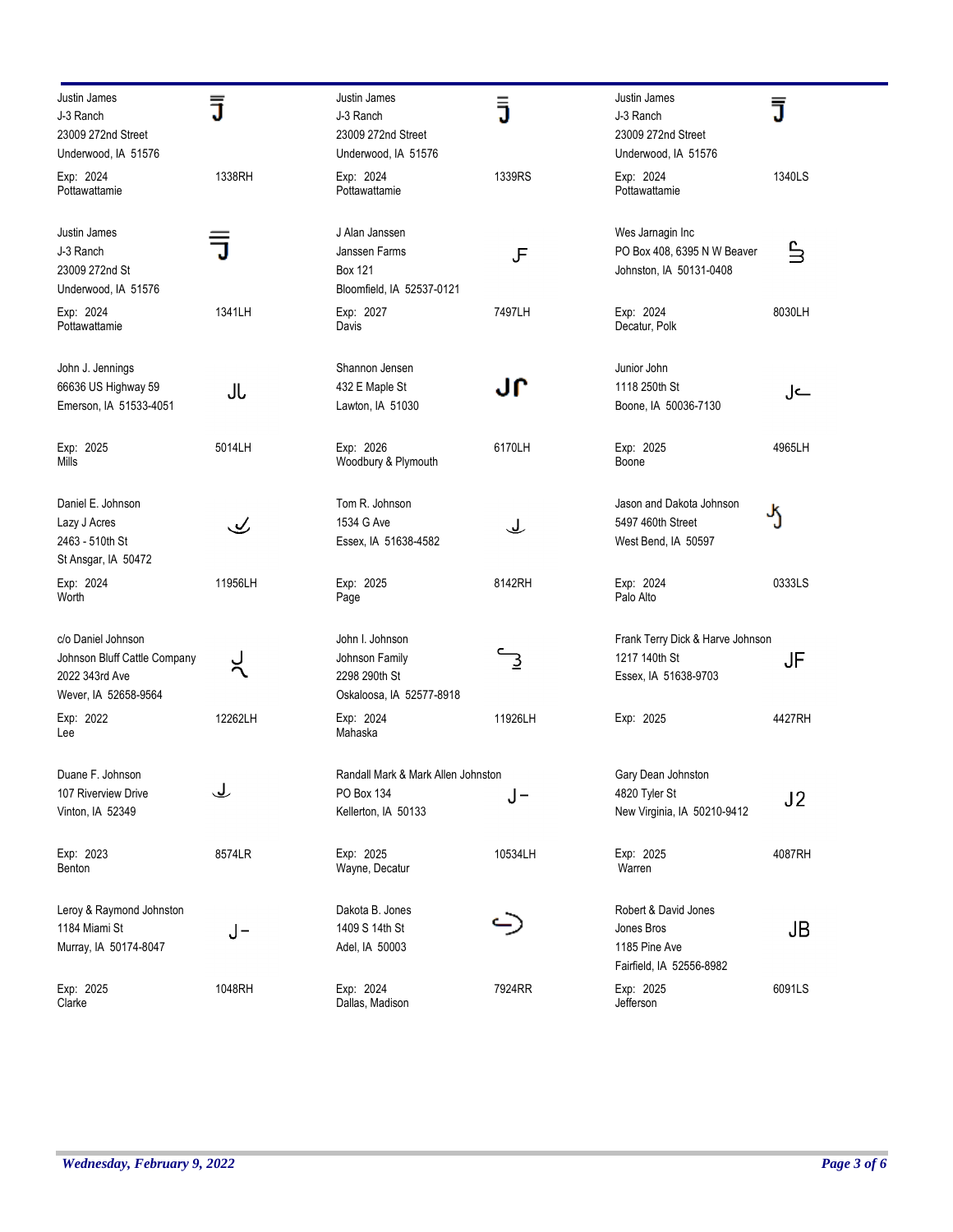| Micahel M or Rhonda Jorgensen M J<br>2558 - 230th Lane<br>Prescott, IA 50859 |           | John Jungman<br>221 Locust St<br>Van Meter, IA 50261                        | ⊂           | Jimmy Kent<br>Kent Ridge Farm<br>2707 Mulberry Ave                  |         |
|------------------------------------------------------------------------------|-----------|-----------------------------------------------------------------------------|-------------|---------------------------------------------------------------------|---------|
| Exp: 2025<br>Adams, Taylor, Union, Ringgold                                  | 0564LH    | Exp: 2026<br>Dallas & Madison                                               | 1406RH      | Muscatine, IA 52761<br>Exp: 2024<br>Muscatine                       | 0410RH  |
| Richard J. Kepros<br>673 Bolton Manor Rd<br>Springville, IA 52336-9733       | K         | Kavin Kingery<br>605 E Washington<br>Monroe, IA 50170-2006                  | ⊱           | Dean J or Kathy Kinseth<br>3891 Apricot Ave<br>Joice, IA 50446-8044 | ΚJ      |
| Exp: 2025<br>Linn                                                            | 10755LH   | Exp: 2023<br>Jasper                                                         | 9037LS      | Exp: 2023<br>Worth and Winnebago                                    | 11224LH |
| Joseph W. Kirchner<br>2153 170th Ave<br>Donnellson, IA 52625                 | ক্        | Crystal Kirkpatrick<br>C & C Family Angus<br>808 SW 2nd<br>Stuart, IA 50250 | ىمە         | Jacob Koedam<br>714 3rd Street<br>Hull, IA 51239                    | J - K   |
| Exp: 2026<br>Lee                                                             | 7046RH    | Exp: 2022<br>Guthrie                                                        | 0790LH      | Exp: 2018<br>Lyon, Sioux                                            | 0307LH  |
| John & Shirley Larson<br>3212 210th St<br>Clarinda, IA 51632-4025            | <u>JL</u> | Dori Marten<br>28430 90th Ave<br>Donahue, IA 52746-9700                     | ūَس<br>᠊᠌᠌᠁ | Dori Marten<br>28430 90th Ave<br>Donahue, IA 52746-9700             | ൜<br>൸  |
| Exp: 2023<br>Iowa, Madison, Page, Taylor                                     | 11241LS   | Exp: 2025<br>Scott                                                          | 12081LS     | Exp: 2025<br>Scott                                                  | 12082LH |
| Joe Lee Mattingly<br>2122 - 250th St<br>Toledo, IA 52342                     | J M       | Jamie & Monica Mc Hugh<br>20237 267th St<br>Zwingle, IA 52079-9669          | ຯη          | John E. Melroy<br>2494 Cumming Road<br>Winterset, IA 50273-8167     | 3       |
| Exp: 2025<br>Tama                                                            | 0627RH    | Exp: 2023<br>Boone, Jackson                                                 | 12436LR     | Exp: 2012<br>Madison                                                | 8924RH  |
| Patricia Melroy<br>2494 Cumming Rd<br>Winterset, IA 50273                    | 3         | <b>Ted Miller</b><br>10424 Bison Trl<br>Unionville, IA 52594                | ፓገ          | Jason R. Minor<br>2470 Denver Ave<br>New Market, IA 51646           |         |
| Exp: 2022<br>Madison                                                         | 8925RH    | Exp: 2025<br>Davis and Appanoose                                            | 10137LR     | Exp: 2027<br>Page, Taylor, Ringgold                                 | 11694LS |
| Jordan Moose<br>695 Brokeridge Road<br>Waterville, IA 52170                  |           | Jeff L. Muhlbauer<br>3571 X Avenue<br>Manilla, IA 51454-7560                | M           | James L. Nelson<br>2046 Wildwood Rd<br>Manilla, IA 51454-7055       | JN      |
| Exp: 2026<br>Allamakee                                                       | 9925LR    | Exp: 2027<br>Crawford                                                       | 10438LH     | Exp: 2025<br>Shelby                                                 | 10117RH |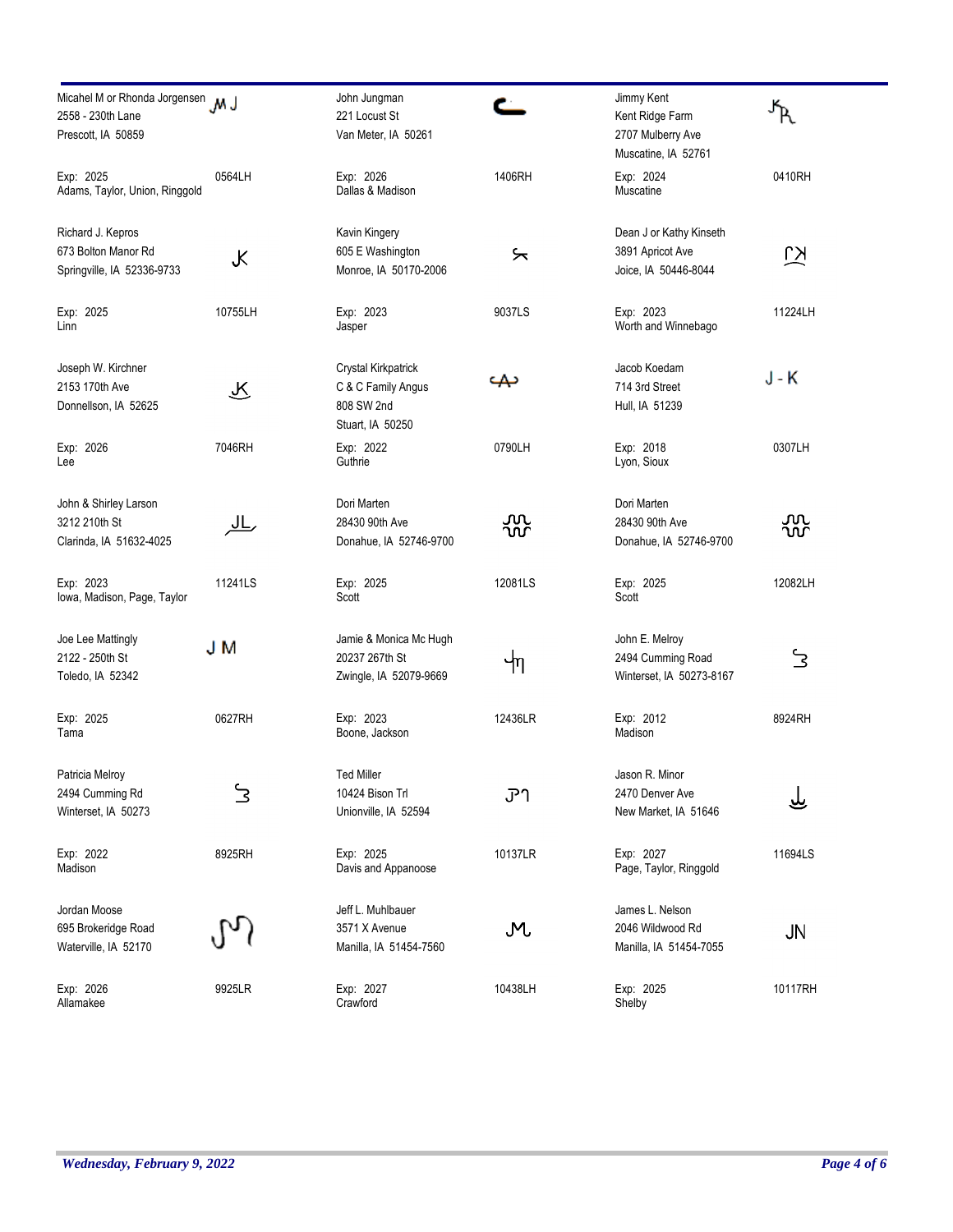| Tom or Ryan Oberreuter<br>7661 - 26th Ave                | 斥       | Jan & Jake Poling<br>14018 Jasmine Ave              | JР      | Jason & Julie Pollard<br>637 Sycamore PI  | 业       |
|----------------------------------------------------------|---------|-----------------------------------------------------|---------|-------------------------------------------|---------|
| Watkins, IA 52354                                        |         | Birmingham, IA 52535                                |         | Boone, IA 50036-7488                      |         |
| Exp: 2023<br>Benton, Wayne, Decatur, Davis and Appanoose | 0266RH  | Exp: 2026                                           | 9773LH  | Exp: 2012<br>Boone                        | 12328LH |
| Jerry J. Probasco                                        |         | Jeffrey G. Pruitt<br>18091 160th                    | ᡏ       | James R & Linda Randall                   |         |
| 28731 315th Ave<br>Moulton, IA 52572-8575                | JΨ      | Breda, IA 51436                                     |         | 2985 Elk Street<br>Osceola, IA 50213      | J-R     |
| Exp: 2025<br>Appanoose, Davis                            | 2418LH  | Exp: 2023<br>Carroll                                | 12450LH | Exp: 2024<br>Clarke                       | 10685LH |
| Joe & or Jerry Rash                                      |         | Patrick J. Reiher                                   |         | Josh or Kate Ries                         |         |
| 31476 Y Ave<br>Union, IA 50258-8104                      | J-J     | 2048 Sable Ave<br>Tripoli, IA 50676-9529            | L       | 115 Beech St<br>Sutherland, IA 51058      | 戈       |
| Exp: 2023<br>Hardin                                      | 7737LH  | Exp: 2025<br>Bremer                                 | 11906RH | Exp: 2026<br>Clay, O'Brien                | 12235LH |
| Jordan Rohlk                                             |         | Charlene K. Roseland                                |         | Joel Richard Rupp                         |         |
| 2961 Keystone Ave.<br>Ida Grove, IA 51445                | JMR     | 2463 Coppock Park Rd<br>Marshalltown, IA 50158-9814 | 3       | 6339 Willow Rd<br>Washta, IA 51061-7038   | 迟       |
| Exp: 2025<br>Ida                                         | 0818RS  | Exp: 2025<br>Marshall                               | 11993LH | Exp: 2025<br>Cherokee, Ida                | 10061LH |
| Jerry R. Schau                                           |         | Dave and Meg Schmidt                                |         | James A. Schwab                           |         |
| 4015 150th St<br>Monmouth, IA 52309-9432                 | ିକ      | 2858 Quail Avenue<br>Exira, IA 50076                | J       | 600 West 7th St.<br>Lamoni, IA 50140-0000 | J=      |
| Exp: 2022<br>Jackson                                     | 11655LR | Exp: 2023<br>Audubon                                | 0216LS  | Exp: 2027<br>Decatur, Ringgold            | 11070RH |
| Jeff A. Sederburg                                        |         | Cleone Stamper                                      |         | Jack A. Stephens                          |         |
| 1950 Willow Avenue<br>Clarinda, IA 51632-9214            | JS      | 2113 Victor Ave<br>Greenfield, IA 50849-8202        | ገ୍ତି    | 1776 160th St<br>Diagonal, IA 50845-8908  | ၂လ      |
| Exp: 2027<br>Page, Taylor                                | 9693LH  | Exp: 2025<br>Adair                                  | 11449RH | Exp: 2025<br>Ringgold                     | 4197LH  |
| Joshua D. Sunderman<br>3054 250th Street                 |         | Jeff L. Swartz                                      | ∙5      | Jerry Vaughn<br>23511 283rd Ave           |         |
| Clarinda, IA 51636                                       |         | 612 Grant St<br>Dexter, IA 50070                    |         | Leon, IA 50144-2854                       | ୬       |
| Exp: 2026<br>Page, Taylor                                | 2203LH  | Exp: 2027<br>Dallas, Madison                        | 0808LS  | Exp: 2024<br>Decatur                      | 11922LH |